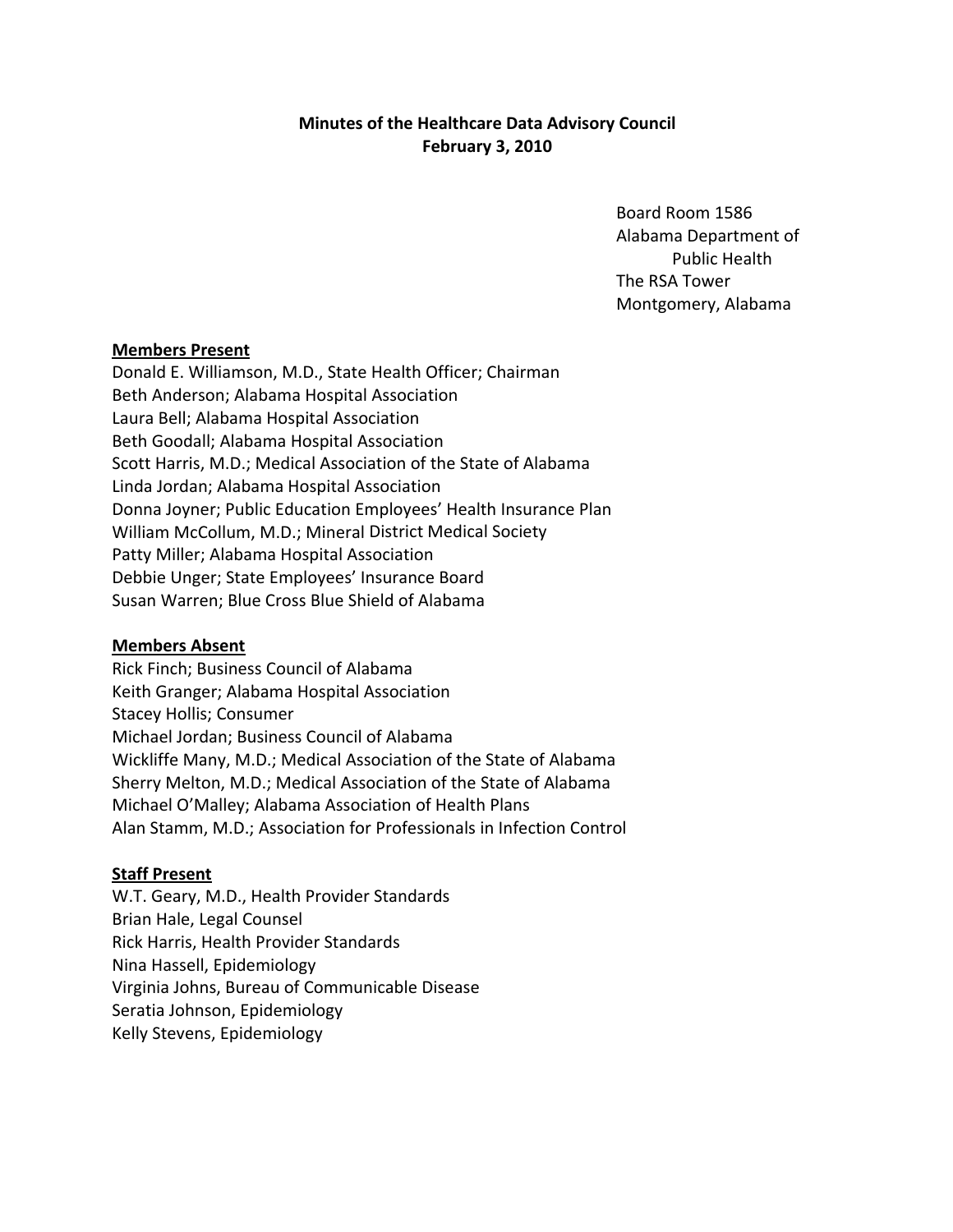#### **CALL TO ORDER:**

The meeting of the Healthcare Data Advisory Council was called to order at 9 a.m. by the Chairman, Dr. Williamson, and roll call was taken. A quorum was present.

# **CONSIDERATION OF MINUTES (EXHIBIT "A"):**

The minutes of the December 17, 2009, Healthcare Data Advisory Council were presented. The Council recommended approval; the motion carried unanimously.

# **MIKE DENTON INFECTION REPORTING ACT – RULE PROMULGATION (EXHIBIT "B"):**

 Dr. Williamson presented draft rules of the Mike Denton Infection Reporting Act. The Council discussed each section and paragraph of the proposed rules and made the following motions to modify the proposed rules; all motions to modify carried unanimously.

- **420‐4‐5‐.01 Definitions and Acronyms**
	- o (1)(m) "Risk Adjusted"… delete "*statistical*"; add "*Risk adjustment accounts for patient‐related attributes, such as age, gender, or pre‐existing conditions, so that comparison of healthcare measures among facilities seeing different mixes of patients is as fair and meaningful as possible."*

# • **420‐4‐5‐.02 Healthcare Facility Responsibilities**

- o (1) Healthcare facilities shall begin … replace "*reporting*" with "*collecting*" HAI data
- o (4)(c) Notify ADPH….no later than…replace "one week" with "thirty days"

# • **420‐4‐5‐.03 Collection Methods**

- o (2) add *"Healthcare facilities shall report HAI data monthly. Monthly reporting shall be completed by the end of the subsequent month."*
- **420‐4‐5‐.04 Risk Adjustment**delete *"statistically"*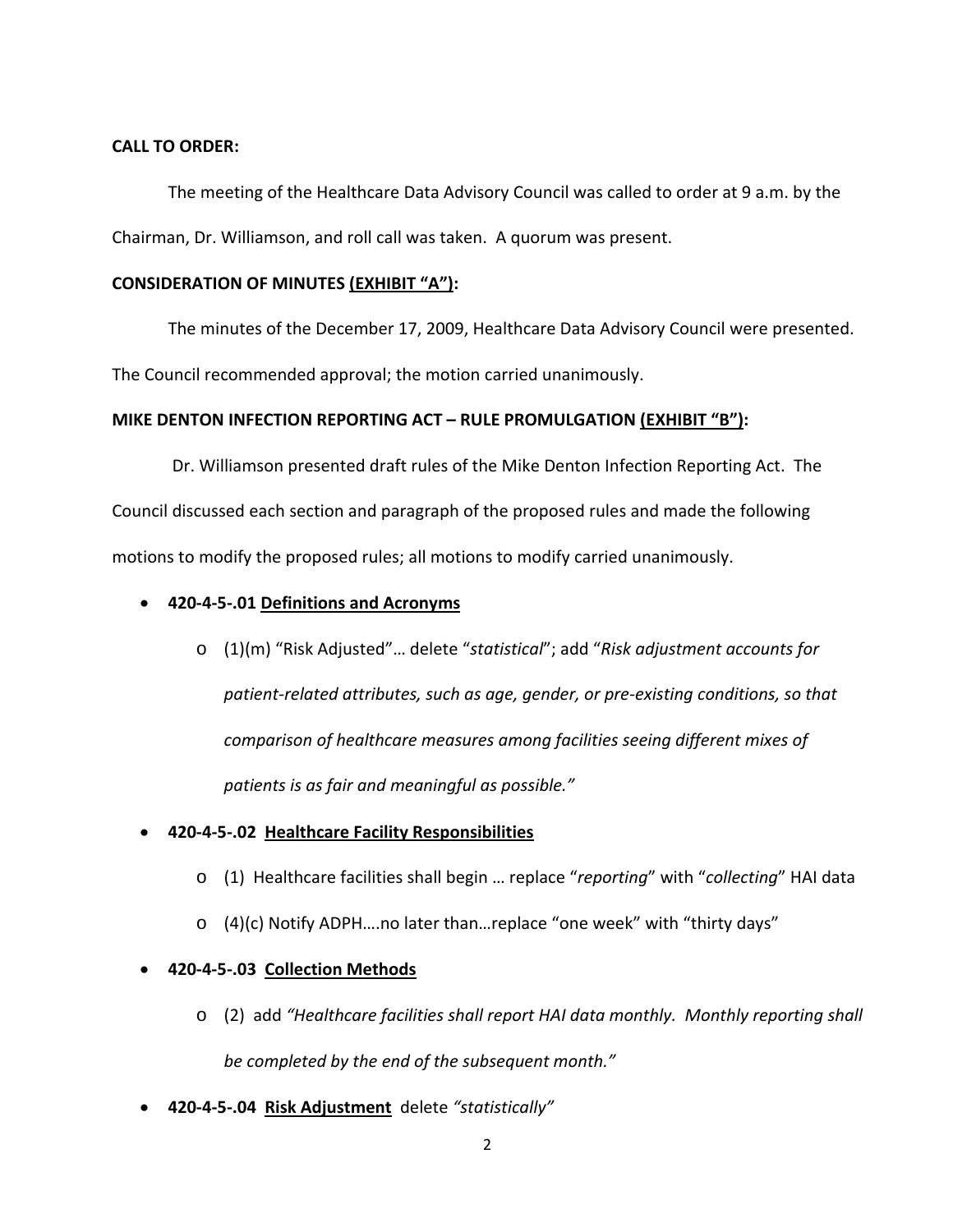# • **420‐4‐5‐.05 Data Validation and Quality Assurance**

o (b) delete *"A principal method for data validation shall be accomplished by ADPH through healthcare records review and parallel database comparison."* Add *"Methodologies for data validation shall be approved by the Advisory Council."*

# • **420‐4‐5‐.06 Studies and Publications**

- o (1) add "*and shall follow the rules of privacy and confidentiality as described in Rule 420‐4‐5‐.07."*
- **420‐4‐5‐.07 Privacy and Confidentiality**
	- o Council made no motions to modify
- **420‐4‐5‐.08 Penalties**
	- o (1) add "*willful and intentional*" failure of a healthcare facility…; change fine from *\$10,000* to *\$5,000* per violation.
	- o (1)(a) add "*No civil monetary penalty shall be assessed provided the facility complies within 60 days of being notified of a violation."*
	- $\circ$  (1)(b) add the definition of a violation. The Council recommended that the definition of a violation be referred to ADPH Legal Counsel to discuss and draft for consideration of Council approval.

Dr. Williamson made a recommendation that Alabama Department of Public Health (ADPH) Healthcare‐Associated Infections (HAI) staff draft the modifications to the HAI reporting rules as approved by the Council. Furthermore, Dr. Williamson recommended that the Council discuss and vote on the rules as amended at the next Council meeting scheduled for March 3, 2010.